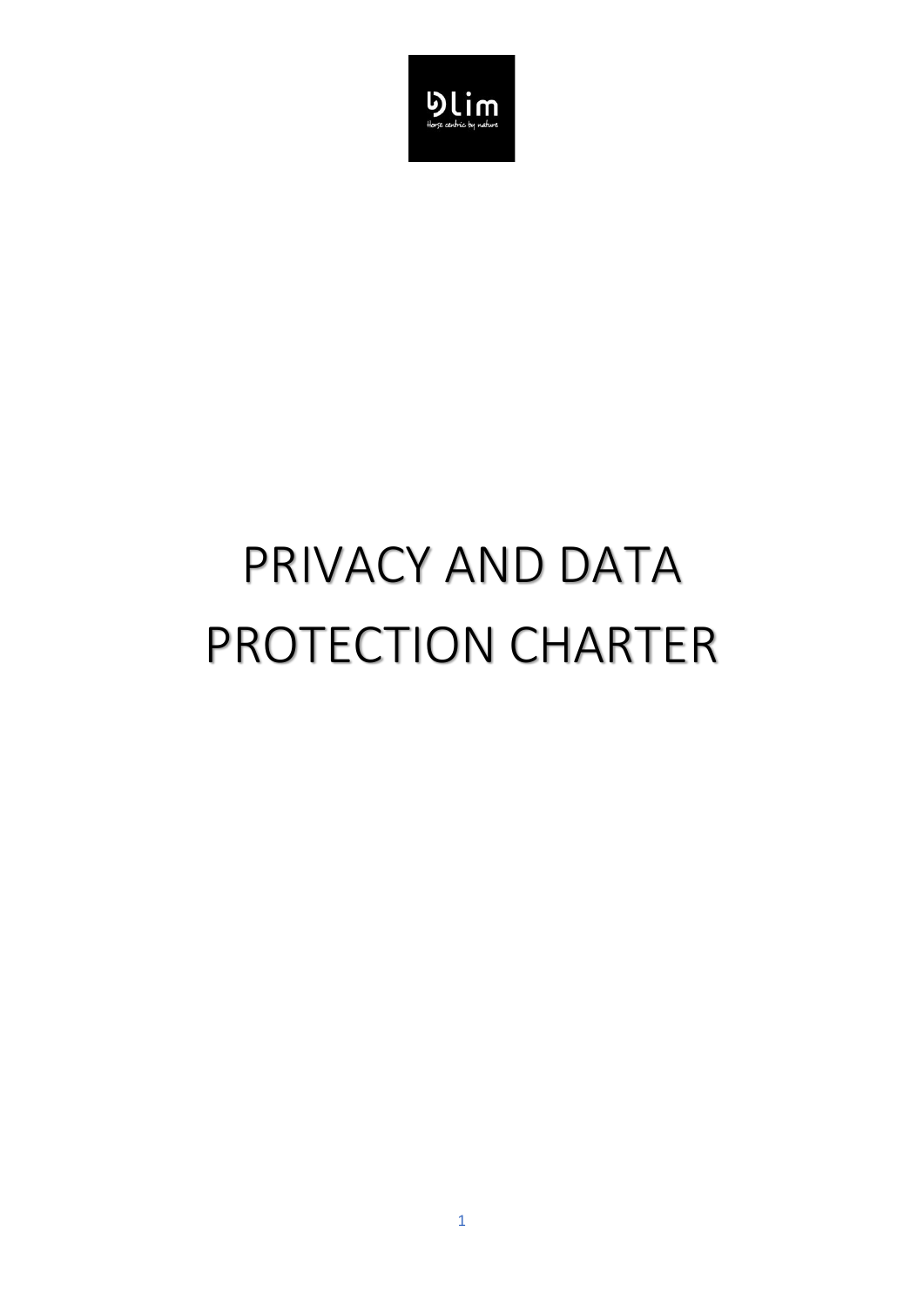

LIM GROUP attaches particular importance to the processing, confidentiality and security of your Personal Data (hereinafter the "Data"). We are committed to providing you with effective, personalised services while respecting your privacy and personal choices.

The aim of this Privacy and Data Protection Charter (hereinafter the "Charter") is to communicate to you, in a clear, simple and precise manner, LIM GROUP's policy and practices regarding the collection, use and disclosure of information about you, in accordance with applicable data protection laws, including Regulation (EU) 2016/679 of the European Parliament and of the Council of 27 April 2016 on the protection of natural persons with regard to the processing of personal data and on the free movement of such data (hereinafter the "GDPR").

## *WHO ARE WE?*

LIM GROUP (hereinafter "LIM" or "Us") is a French *société par actions simplifiée* (simplified joint-stock company), which was founded in 2008. It is located at Chemin Fontaine de Fanny in Nontron (24300), France, and is specialised in the saddlery and equestrian activities sector. It is registered in the Périgueux Trade and Companies Register under number 503 706 459.

Lim is an acronym for *Leather In Motion*. Our group is a universe which is in constant movement and focuses on leather.

#### *WHAT CATEGORIES OF DATA DO WE COLLECT AND HOW ARE THEY COLLECTED?*

Personal data (the "Data") refers to any information relating to a natural person who can be identified, either directly or indirectly, in particular by reference to an identifier, such as a surname, an ID number, a username, or to one or more factors specific to their physical, physiological, genetic, psychological, economic, cultural or social identity.

#### How do We collect your Data?

We collect your Data in the following ways:

- Directly from you: when you use our Website and services or when you purchase products directly from our sales representatives;
- Automatically: when you access or use the Website (technical data, IP address, cookies, navigation information, etc.).

In particular, when You:

- Interact with Us through the contact forms;
- Register to receive our newsletters or institutional communication;
- Answer job offers.

## The categories of Data We collect include:

Your identity and contact information, such as your last name, first name, address, telephone number, email address, etc. This Data is collected when You choose to communicate it, for example, in order to participate in an event, make a purchase, or when you fill out a customer information form with our sales representatives;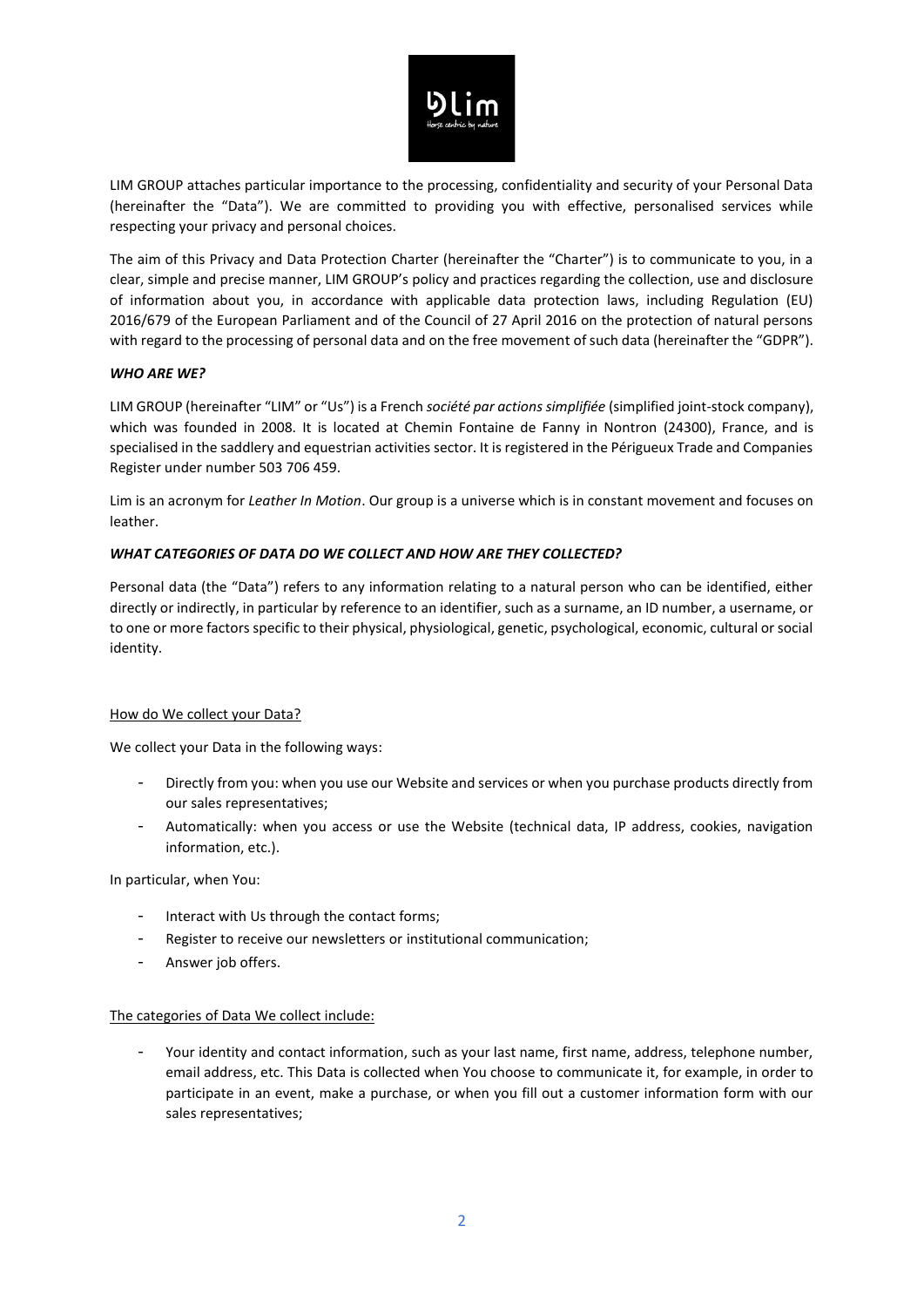

- Your payment information, such as an imprint of your credit card number, bank account number, or any other payment information necessary to pay for the products or services you have ordered from Us.
- Demographic information about you, such as your gender or date of birth.
- Your photo and photos of your horses if you provide photos for any of our services.
- Information that you share publicly on our social networks or on our Websites, for example if you give your opinion on our services and products;
- Information about your purchases, such as the type, quantity and price;
- If you use our Website, information about your browser and browsing behaviour;
- If you use our connected Objects, We collect information about how you use them, for example, the features you use most (see the Terms and Conditions for each connected device).

By submitting your data, you expressly agree to LIM Group's ownership and use of your data for the purposes described below.

## *HOW DO WE USE YOUR DATA?*

We collect and use your Data on the following legal grounds:

- We have obtained your prior consent, which you may revoke at any time (see below);
- Processing of the data is necessary in the context of a contract between LIM and you;
- We have a legitimate interest in carrying out this processing, provided that your interests or fundamental rights and freedoms are not over-ridden;
- We must process your Data in order to comply with applicable laws and regulations.

Whether you are a customer or prospect of LIM, if you apply for a job with us, or otherwise interact with LIM, We may use your Data for the following processing purposes (hereinafter the "Purposes"):

- To provide you with the products or services you have requested;
- To send you marketing communication, with your prior consent;
- To provide you with an after-sales service;
- To manage requests for refunds;
- To respond to your questions, suggestions and requests, including requests to exercise your rights;
- To manage events, such as competitions, that you have registered for and/or participated in;
- To detect, prevent and combat any fraudulent or illegal activity, including protecting your transactions from payment fraud, counterfeiting and the resale of our products in violation of our terms and conditions and/or distribution network;
- To carry out statistical analyses, in particular to improve and adapt our products and services;
- For communication to third parties linked to the company, free of charge or for a fee, when the Client's authorisation is not required.
- To comply with our legal obligations, including providing information to regulatory bodies where required by law.

## *HOW LONG DO WE KEEP YOUR DATA?*

Your Data will be kept for as long as is necessary for the purpose for which it was collected and, in any event, will be destroyed at the end of this period.

- **General data**: In addition to providing you with the best possible products and services, We believe that you should receive personalised treatment and an effective after-sales service, which, for some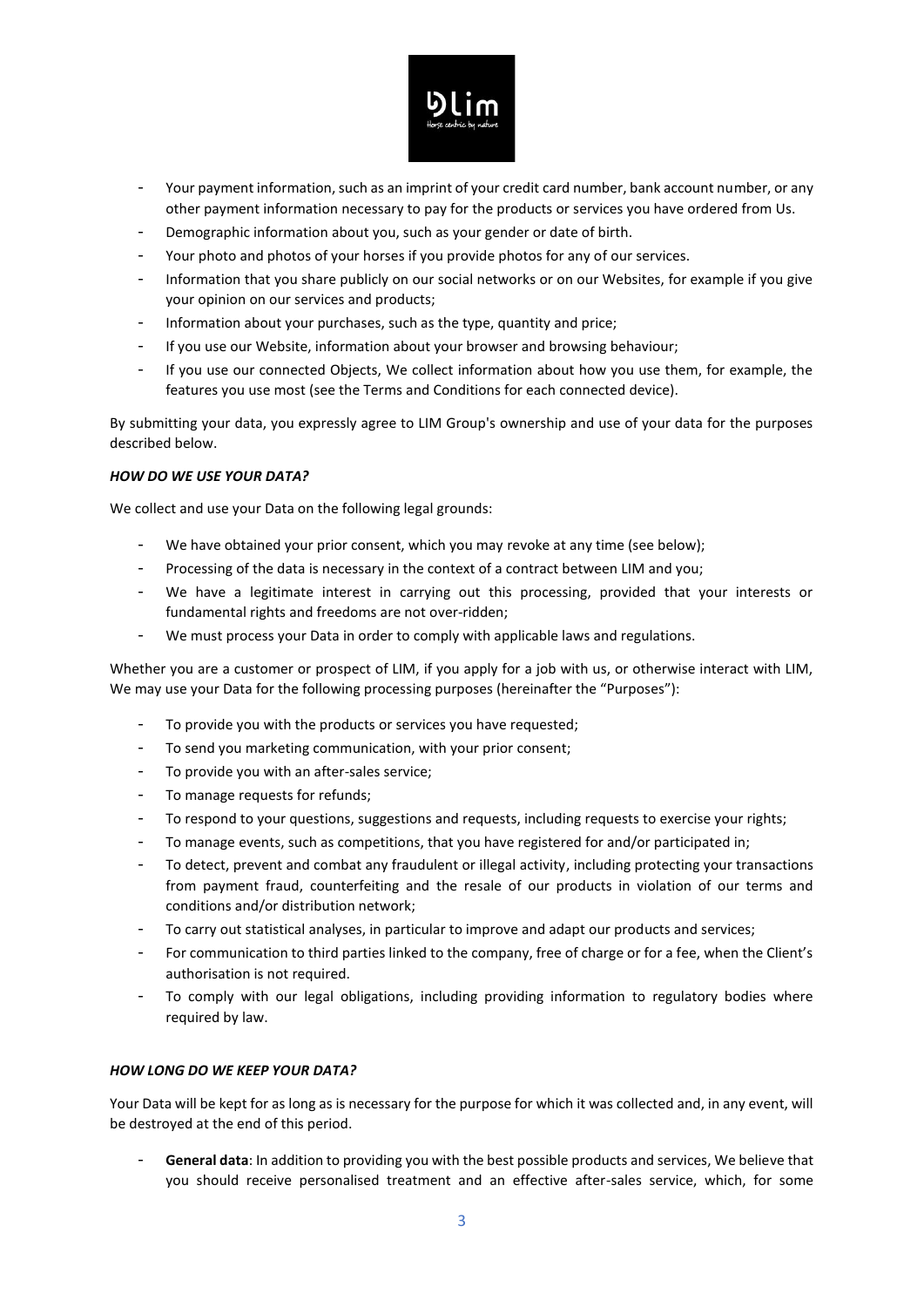

products, may last for a substantial period of time. For the purposes of these services, we may retain your Data for as long as necessary.

- **Data on job applicants**: We welcome job applications. Subject to your consent, We may retain your Data in our files for a maximum period of two (2) years after your last contact with LIM. We may contact you if another suitable opportunity arises in the event that your previous application in the "Careers" section of our Website was unsuccessful. If you choose not to be contacted for future opportunities, your Data will be retained for a maximum period of six (6) months after the application process has ended.

## *HOW DO WE USE COOKIES?*

#### What is a cookie?

We may collect certain information via cookies, Web beacons and other tracking devices.

A cookie is a small text file saved on your computer, tablet or mobile phone that enables us to record and track data about your use of the Website. For example, the Website uses cookies to identify you. Cookies are managed by your Internet browser. By continuing to use the Website, you agree to our cookie settings and acknowledge that you understand the terms of our cookie policy.

We comply with the applicable law on cookies. We use cookies only with your permission, where required by applicable law. You can change your preferences at any time by clicking on "How do I manage my cookies?" below. However, please note that if you refuse cookies, certain features, parts or functionalities of our Website may cease to function or may prevent you from taking full advantage of our online services.

#### How long are cookies stored?

The cookies stored on your computer have a maximum life span of twelve (12) months. At the end of the storage period, the personal data collected through cookies will be deleted.

#### How to manage your cookies

You can easily deactivate and/or delete cookies from your computer, tablet or mobile phone by managing your browser settings. In order to manage cookies in a way that best suits your needs, please configure your browser according to the purpose of the cookies.

Please find instructions below on how to manage and disable cookies, depending on the browser:

## - **Internet Explorer**:

- Click on the *Tools* button, then *Internet Options*.
- Click on *Privacy,* then click on *Advanced.*
- **■** In the *Cookies* window, select your preferences.

## - **Google Chrome**:

- Click on the *Menu* button, then *Settings*.
- Click on the *Show advanced settings* link.
- In the *Privacy* section, click on the *Content Settings* button.
- **EXECT** Then in the **Cookies** section, select your preferences.
- **Mozilla Firefox**: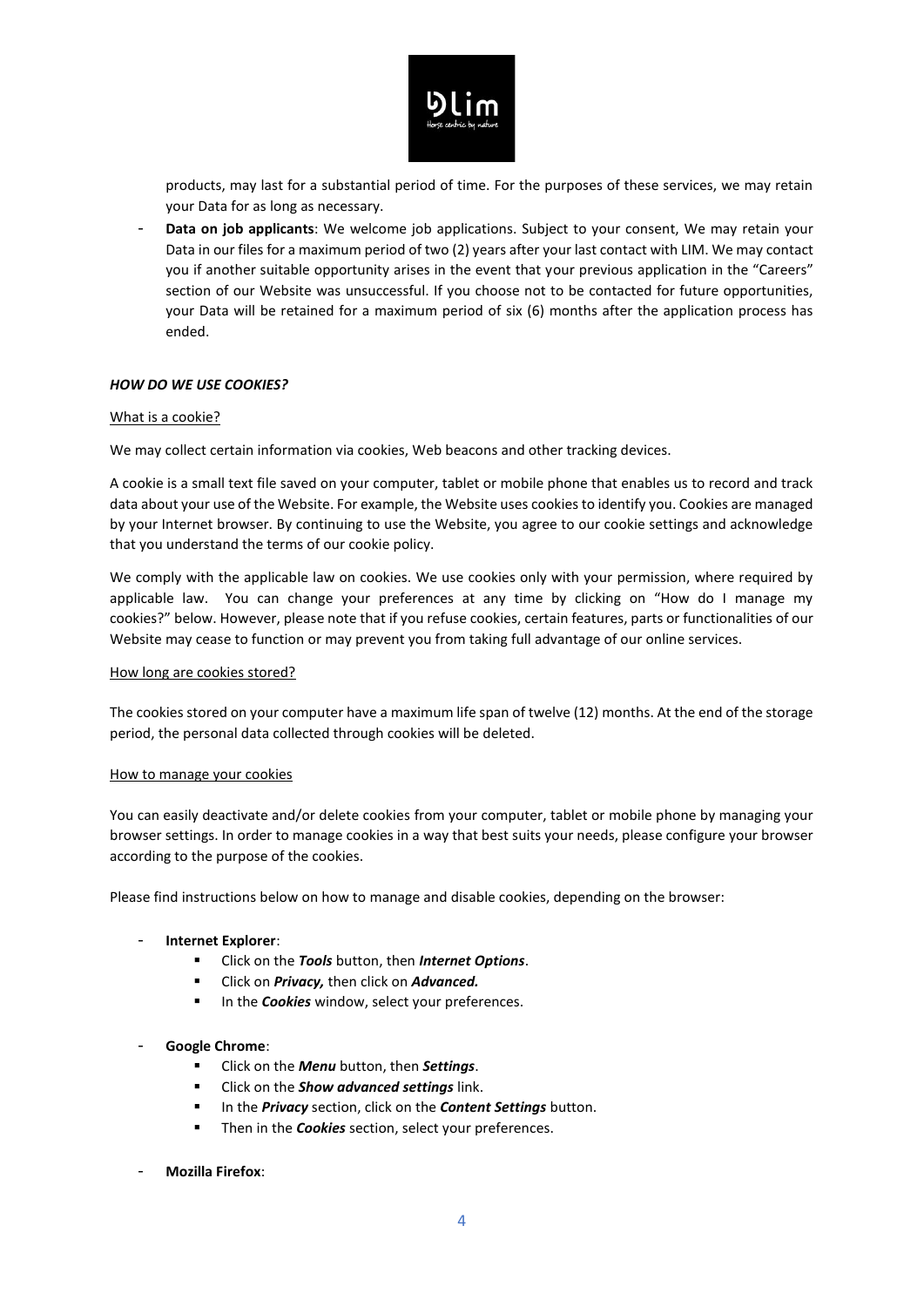

- Click on the *Menu* button, then select *Options / Preferences.*
- Select *Privacy*.
- In the *History* area, for the *Retention Rules* option, select use *custom settings for history.*
- Check or uncheck the *Accept cookies* box, then select your preferences.

## - **Safari**:

- Click on the *Safari* menu, then click on *Preferences*.
- **EXECUTE:** Click on the **Security** tab.
- **EXECT** In the **Block Cookies** section, select your preferences.
- **Opera**:
	- Choose the *File* menu, then *Preferences.*
	- Click on the **Privacy** icon.
	- Select your preferences.

If your device is used by more than one person, or if your device uses several browsers, we cannot ensure that the services and adverts that are supposed to correspond to your use of the device correspond to your own use and not to that of another user of that device.

## *WITH WHOM DO WE SHARE YOUR DATA?*

We will only disclose or share your Data in the following circumstances:

- With **companies within LIM GROUP**: only authorised staff whose activity justifies access to the information, notably for the purposes of internal audits, administrative management or invoicing, customer relations and legal affairs.
- With **subcontractors** acting on our behalf, for example technical service providers responsible for sending emails or hosting our Website.
- With **organisations** in charge of managing bank cards or any other means of payment.
- With **certain business partners**, whether free of charge or for a fee.
- With **third parties** involved in corporate restructuring or reorganisation (including dissolution or liquidation), including any transfer, assignment or sale of all or part of our company or assets related to a merger.
- Where We are legally required to do so in order to comply with applicable law, to respond to a court order, or more generally to comply with any request from an authorised authority.

## *WHERE DO WE TRANSFER YOUR DATA?*

Your Data is not transferred or processed outside the European Economic Area ("EEA"), including data collected in the United States.

However, some of our subcontractors are located elsewhere in the EEA, including in Germany, Belgium, the Netherlands and Austria, and some of your Data may be shared with them. We do our best to ensure that your Data is treated securely, in accordance with this Charter and applicable data protection laws and regulations.

## *HOW DO WE PROTECT YOUR DATA?*

We strive to provide an adequate level of protection for your Data and ensure that appropriate technical and organisational security measures are in place to best protect your Data against accidental or unlawful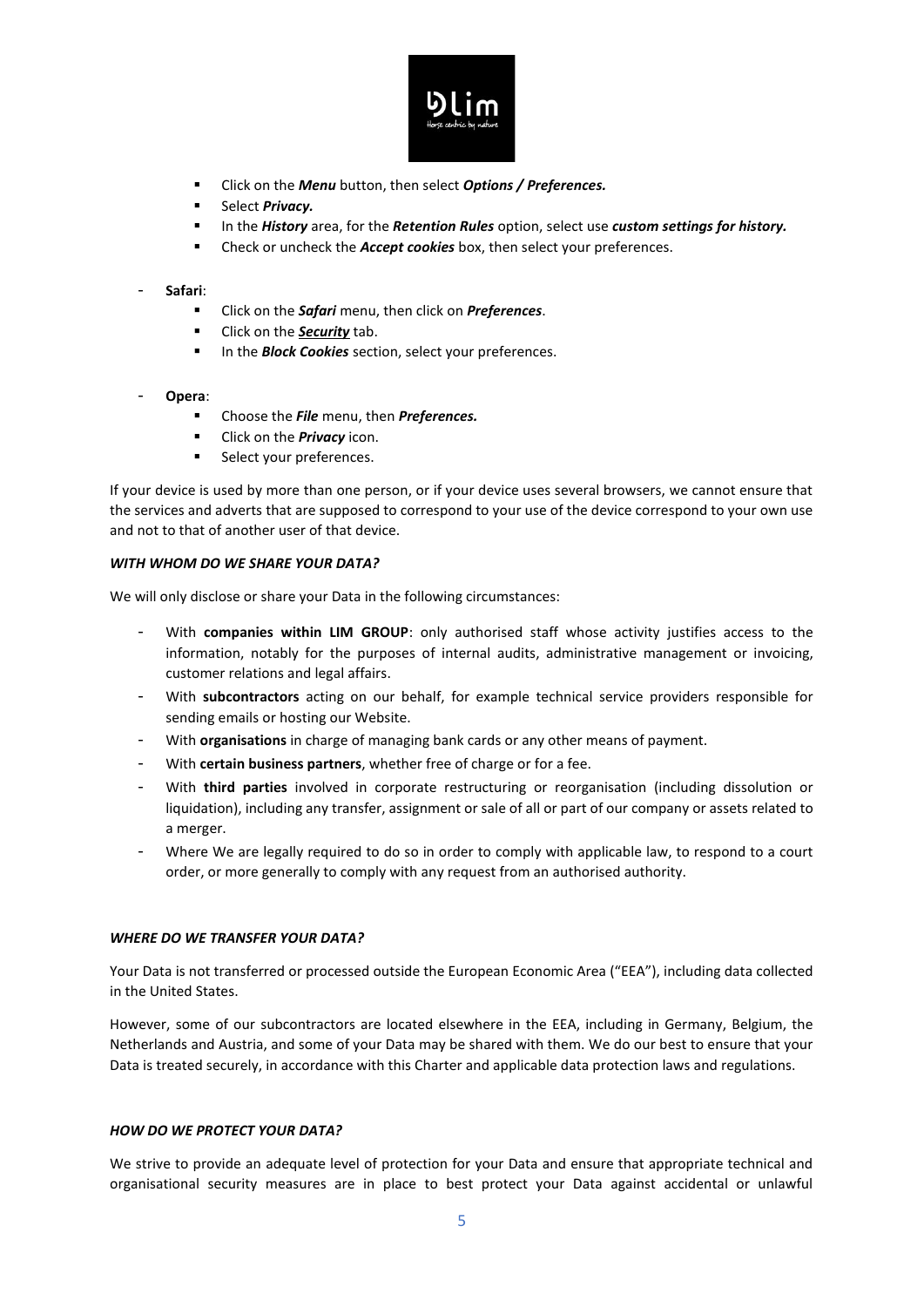

destruction, accidental loss or alteration, unauthorised disclosure or access, and against all other forms of unlawful processing.

These measures include, for example, limiting access to Data to only those employees and authorised service providers who need access to it for the Purposes described in this Charter, and other administrative, technical and physical safeguards.

However, due to the inherent nature of the internet as an open global communications medium and other risk factors, We cannot guarantee that your personal information stored or sent will be completely secure from intrusion by others.

We therefore encourage you to be careful when you use the Internet to access our Website or social networks.

## *MINORS*

LIM has adopted practices to avoid collecting or storing information about children under the age of fifteen (15), in accordance with French law. If we become aware that we have mistakenly collected information from individuals under the age of fifteen (15), we will immediately purge that information, other than to respond to a one-time question or request from the individual or their parent or legal guardian.

# *WHAT ARE YOUR RIGHTS?*

In accordance with Law No. 78–17 of 6 January 1978 (as amended) and the GDPR regulation 2016/679 of 27 April 2016, you have the following rights:

- ✓ **A right of access and information**: you have the right to request a copy of the Data we process about you. You have the right to be informed, in a concise, transparent, understandable and easily accessible way, of how your Data is processed. For your own privacy and security, at our discretion, we may ask you to prove your identity before providing the requested information.
- ✓ **A right of rectification**: you have the right have your Data rectified. You also have the right to have incomplete Data about you completed.
- ✓ **A right to erasure**: In certain cases, you have the right to have your Data erased. However, this right is not absolute, and we may have legal and legitimate reasons for storing this Data.
- ✓ **A right to restrict processing**: in certain cases, you have the right to restrict the processing of your Data.
- ✓ **A right to Data portability**: you have the right to receive the Data you have provided to us in a structured, commonly used and machine-readable format and you have the right to transfer this Data to another data controller without objection from LIM. This right applies only when the processing of your Data is based on your consent or on a contract where such processing is carried out by automated means.
- ✓ **A right to object to processing**: you have the right to object to your Data being processed where such processing is based on the legitimate interests of LIM. We may, however, rely on compelling and legitimate reasons to continue processing such Data. You may also object at any time to your Data being processed for marketing purposes.
- ✓ **Withdrawal of consent**: if you have agreed to us processing your Data, you have the right to withdraw your consent at any time, free of charge. If your consent is withdrawn, this will not affect the processing of your Data on other legal grounds, such as the fulfilment of your orders and the retention of your Data about your order in accordance with applicable law.

If you no longer wish to receive our advertising or promotional information, please note that you may revoke your consent to direct marketing at any time, directly from the unsubscribe link included in every advertising email we we send the you.